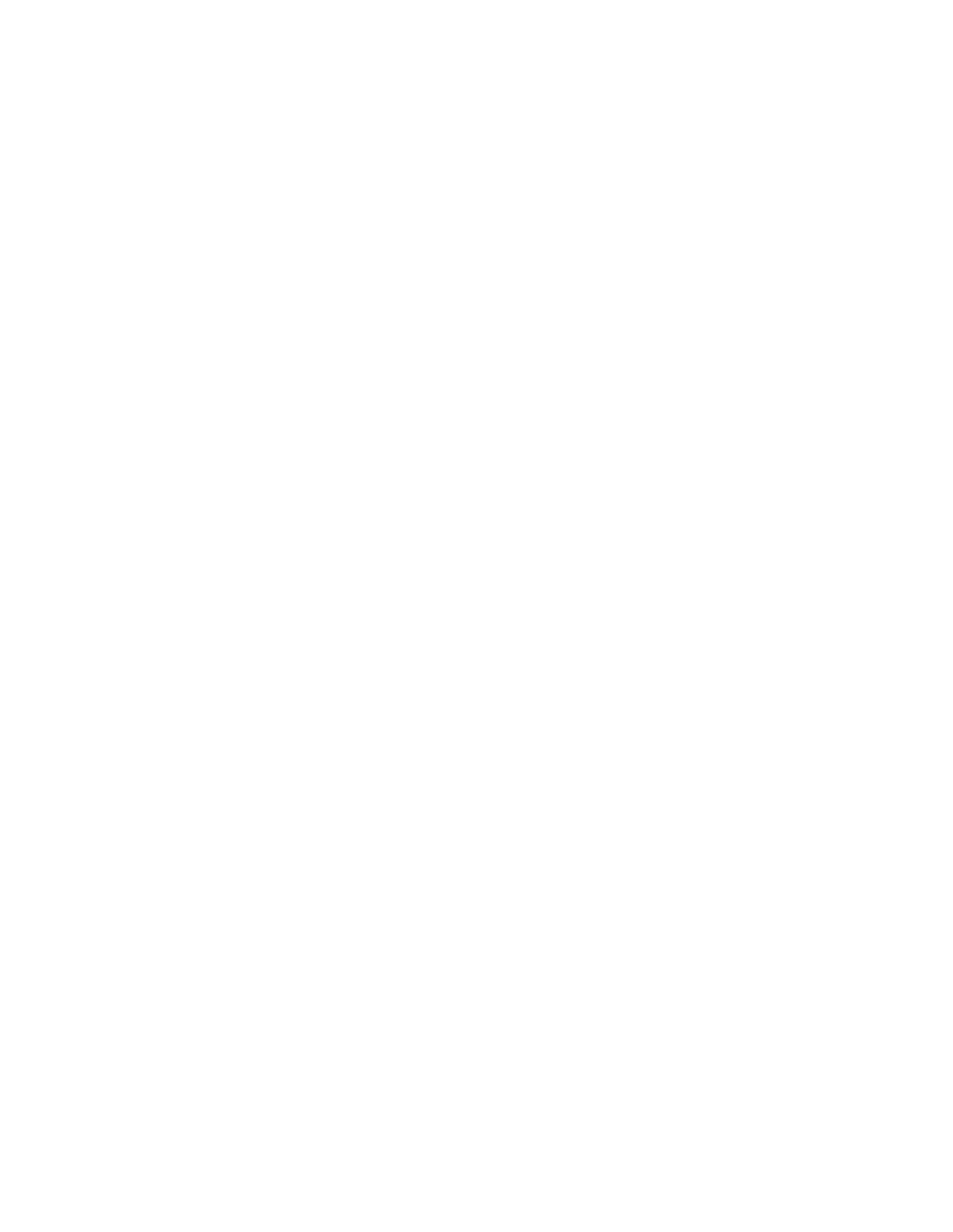## **1. Introduction**

This whitepaper discusses certain types of attacks that can lead to a completely compromised system even if your system is connected to a WPA2 enabled access point.

The vast majority of WiFi networks today are secured by WPA2. According to the WiGLE database, at the time this document was written, over 71% of wireless networks have WPA2 enabled. For the most part everyone is comfortable using these networks. After all, AES/CCMP as an encryption has held up pretty well. The perception is that they are secure, as long as they typed in a passphrase, even if everyone else in the same coffee shop,convention center,bookshop typed in the exact same passphrase.

There is a public perception that WPA2-PSK is secure enough, and since there are no password policy restrictions on most consumer Access Points, many are lazy and pick dictionary word based, preshared keys/passphrases (or simply hand out the PSK). They then rely on the encryption to protect them against injection, this is a perception that must be corrected.

Wireless networks are an everyday part of our lives. WiFi is the main connectivity for our devices, whether that is our laptop, tablet, TV, internet radio, and in the near future, our fridge. Welcome to the Internet of Things.

Accomplishing an attack that will manipulate victims datastream without them realizing it will require a tool that does packet injection and TKIP/CCMP encryption.

From the current survey of the tool landscape, it seems like the main use of packet injection is to aid in cracking a specific wireless algorithm/key. This author has not found any tools that do arbitrary, correctly formatted and encrypted, packet injection (spoofing) on WPA/WPA2 networks.

The next level of packet injection MUST be able to manipulate traffic over encrypted networks for it to be of use as an offensive security tool.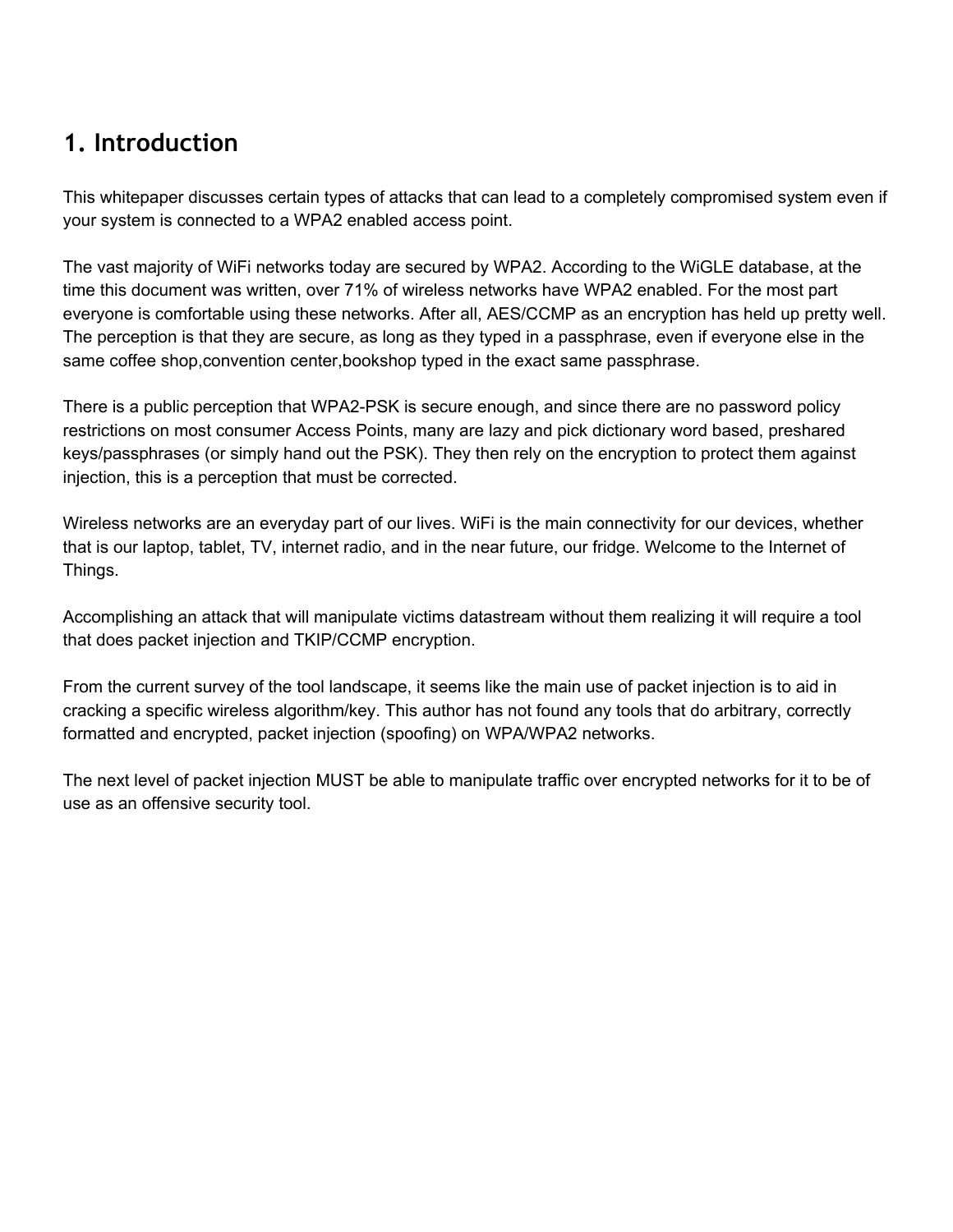# <span id="page-3-0"></span>**2. Proposed attack**

It is assumed that the audience reading this paper has some knowledge of networking, security exploitation, and a basic understanding of wireless communication.

If the audience in not already aware, the packet injection referred to in this document consists of building a packet from the ground up. Everything can be manipulated and changed, this allows the attacker to spoof the source and destination MAC addresses. This data is present in the 802.11 header which is always transmitted in the clear regardless of the encryption mechanism.

## <span id="page-3-1"></span>**2.1. Encrypted Man-on-the-side Attack**

The goal (summary):

- Promiscuously listen to traffic on either an Open or Encrypted network
- Decrypting and being able to filter "interesting" traffic
- Parse and interpret that traffic
- Forge a packet as a response as if the response is coming from the Access Point
- Transmit the forged packet back to the client on behalf of server it was sent to before the actual server is able to respond (encrypted with the PTK).
- The client device acts on the response as if it were sent by the legitimate server via the Access Point.

<span id="page-3-2"></span>

#### **2.1.1. The Attack Illustrated**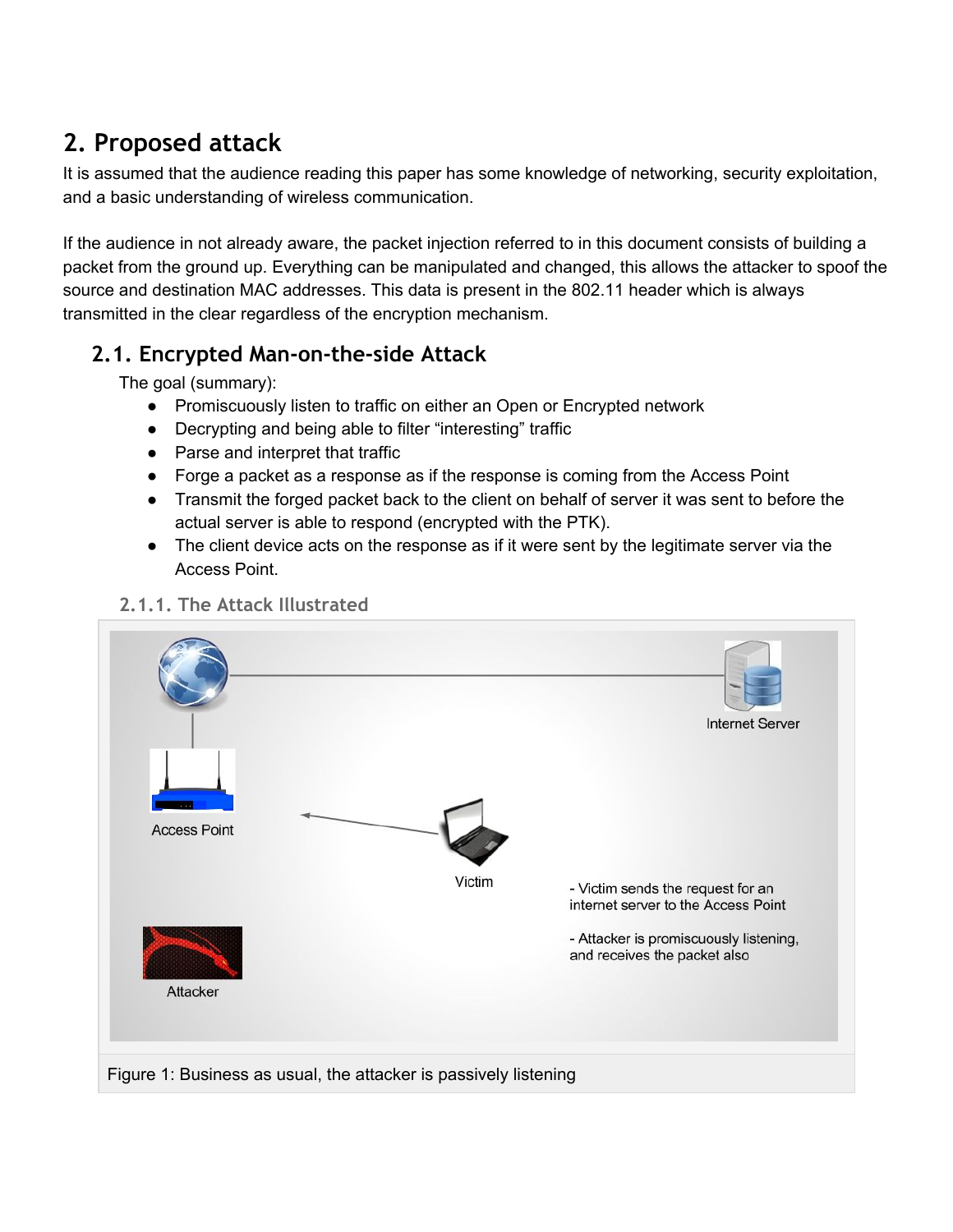





Figure 3: The Victim sees duplicate traffic and drops it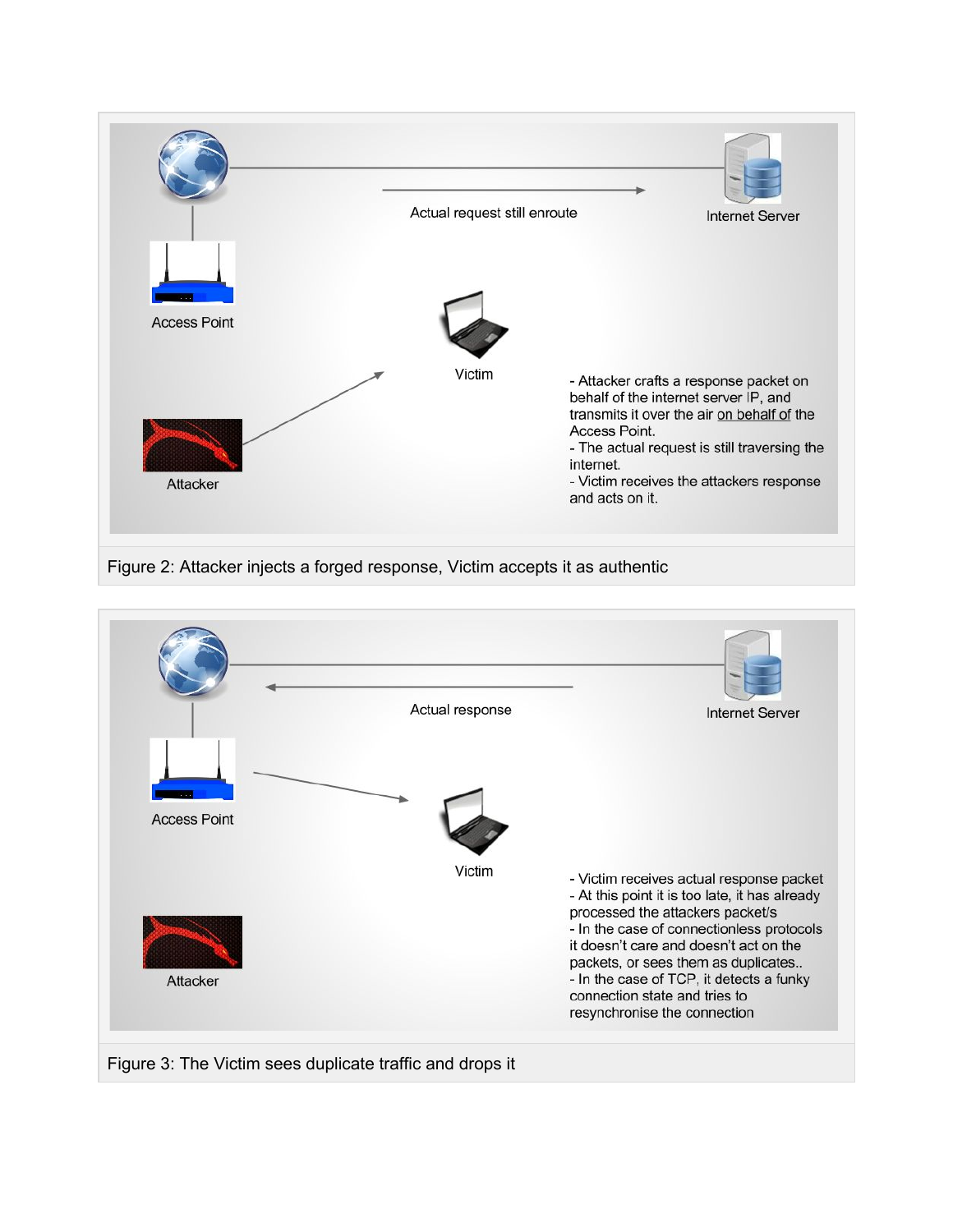## <span id="page-5-0"></span>**2.2. Usefulness of this attack**

The current use of NSA systems such as QUANTUM, prove the usefulness of this type of man-on-the-side attacks, if and only if, it responds faster than the server the client is attempting to contact.

#### <span id="page-5-1"></span>**2.2.1. Attack Vectors**

The following list is by no means extensive and is not meant to cover every conceivable attack vector. It merely serves to outline some simple attacks that would be possible. It will also not go into in depth details of each scenario since it is assumed that the audience of this paper are well versed in these sorts of attacks.

#### <span id="page-5-2"></span>i. DNS

DNS requests can be intercepted and responded to well before the local DNS server can lookup the record and respond. This could be hit or miss, given some longer TTL records.

#### <span id="page-5-3"></span>ii. ARP

ARP requests can also be easily intercepted and responded to in order to effectively poison the client's arp-cache.

#### <span id="page-5-4"></span>iii. TCP/HTTP

HTTP GET/POST requests are easily intercepted. However, unlike the DNS/ARP responses, TCP sequence numbers need to be incremented and TCP frames correctly manipulated to successfully send a response. However this is fairly trivial with a basic knowledge of TCP. A HTTP 302 Redirect response can easily be sent to the client, making the client go and fetch the redirected asset as opposed to the real asset. Alternatively, rather than a redirect, a fully formed HTTP response can be transmitted. However, this would require more frames to be transmitted.

With just these three simple attacks, a lot can be accomplished. A successful ARP/DNS response can upgrade the man-on-the-side attack to full fledged man-in-the-middle attack. Malicious javascript code can be injected into just about any HTTP page the client decides to load.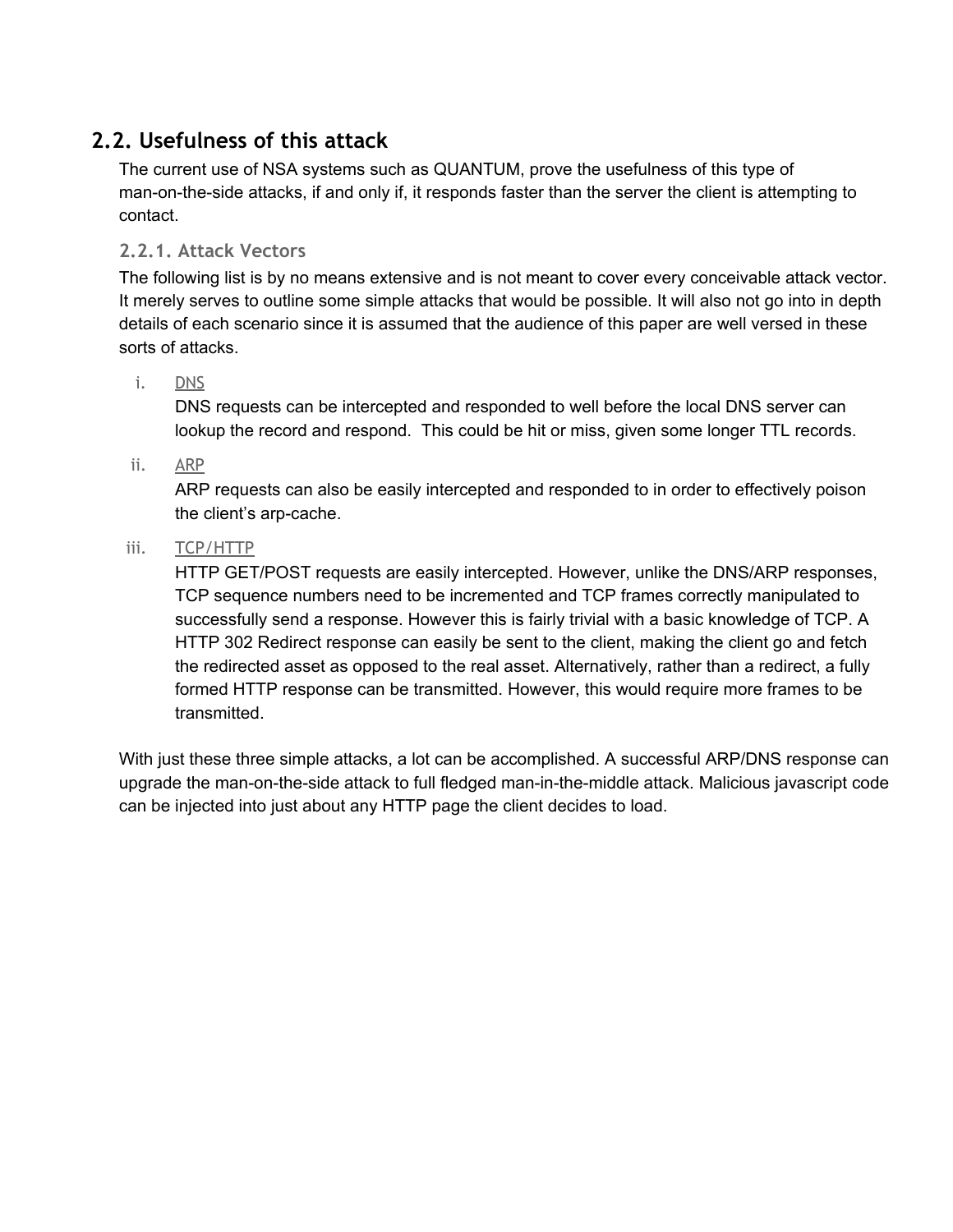### <span id="page-6-0"></span>**2.3. Advantages over Rogue AP, or wireless MITM**

When setting up a rogue AP on the network, it requires several things:

- 1. The rogue AP has to have a unique BSSID but the same SSID as other APs on the network.
- 2. This means that the AP needs to look like a normal AP to clients
	- a. it needs to transmit beacons every 100ms,
	- b. it needs to respond to probe requests,
	- c. it needs to be able to accept new connections from clients
	- d. it requires a separate connection back onto the network (either wired or wireless)
- 3. It requires the attacker to repeatedly and actively deauthenticate the clients it wishes to attack in order to try and effect a roaming decision.

All of this traffic makes it is much easier to detect with a Wireless Intrusion Protection System. And with the use of triangulation tools, the location of the attacker can be determined fairly quickly.

The setup of the proposed attack is much simpler. It does not require the clients to roam to a different Access point at all. A single reassociation on the part of the client is imperceivable to the user, which is not true for the deauthentication flood needed to force a station to roam. The aforementioned attack also does not require a separate connection back to the network.

#### <span id="page-6-1"></span>**2.4. Stealth, circumventing WIPS**

Undoubtedly, stealth is always a concern when it comes to any type of attack. The simplicity of this attack allows for the attacker to only transmit a very small amount of wireless traffic. The transmission and destination addresses, the 802.11 sequence numbers, the frame sequence numbers, the checksums are all valid. There is no real way to detect the forged packets until the real response is received by the client as a duplicate frame, at which point it is already too late. The attack happens with a single injected frame, so triangulation becomes very difficult. This completely circumvents any wireless intrusion protection system.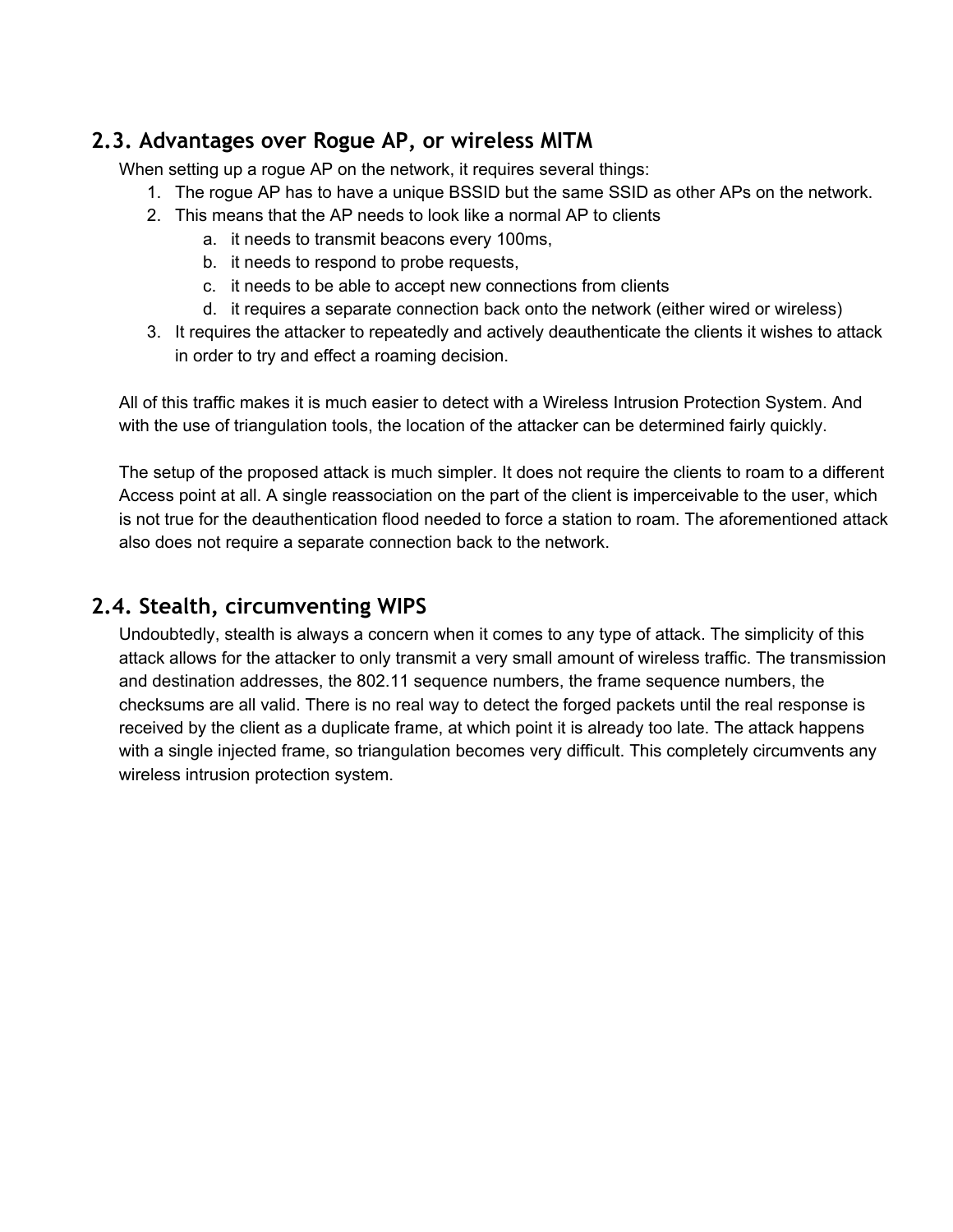## <span id="page-7-0"></span>**3. Current tools**

This section is aimed at providing an overview of several tools currently available and the functionality that they provide.

The following tools already make use of sending packets on behalf of either the AP or client:

#### **3.1. Airpwn**

This does the proposed attack beautifully. And it did it back in 2005... For whatever reason it seems that not a lot of people use it. It is this authors perception that it seems to have gotten forgotten amongst the mainstream crowd. The Latest release: 1.4 on 5/27/2009… It therefore does not support TKIP/CCMP decryption.

## <span id="page-7-1"></span>**3.2. LORCON (Loss Of Radio CONnectivity)**

Don't let the name fool you, this library is the original wireless packet injection framework. It also seems to have gotten forgotten with few people taking note of its capabilities. The library has bindings for python and ruby support, and has cross platform support to compile under windows via cygwin. Written by Mike Kershaw (Dragorn) it has some awesome functionality. However, it also (currently) does not support TKIP/CCMP decryption.

#### <span id="page-7-2"></span>**3.3. airtun-ng**

airtun-ng is interesting in that a BSSID and client source MAC address can be specified. A tun interface is created and frames can be received and injected by any additional existing tool. This is great, however it works on a 1-1 mapping of access point to client and only supports open and WEP networks. written by Thomas d'Otreppe.

#### <span id="page-7-3"></span>**3.4. wifiarp, wifidns, wifiping**

These tools are python based, and will do the proposed attack on open networks. They listen for certain frames and send responses on behalf of the server to the client. This is exactly the functionality that could be very useful to compromise wireless systems, if it were fast enough. This brings the main disadvantage of these tools, they are not always fast enough to beat responses from local servers. They are written in python and use scapy, which is awesome as a proof of concept, but are just too slow to respond within the time we need for a consistent attack. Additionally they do not support WPA/WPA2.

The current set of tools definitely have their purpose and usefulness but none completely meet the requirements needed to execute the attack described in section 2 over an encrypted network.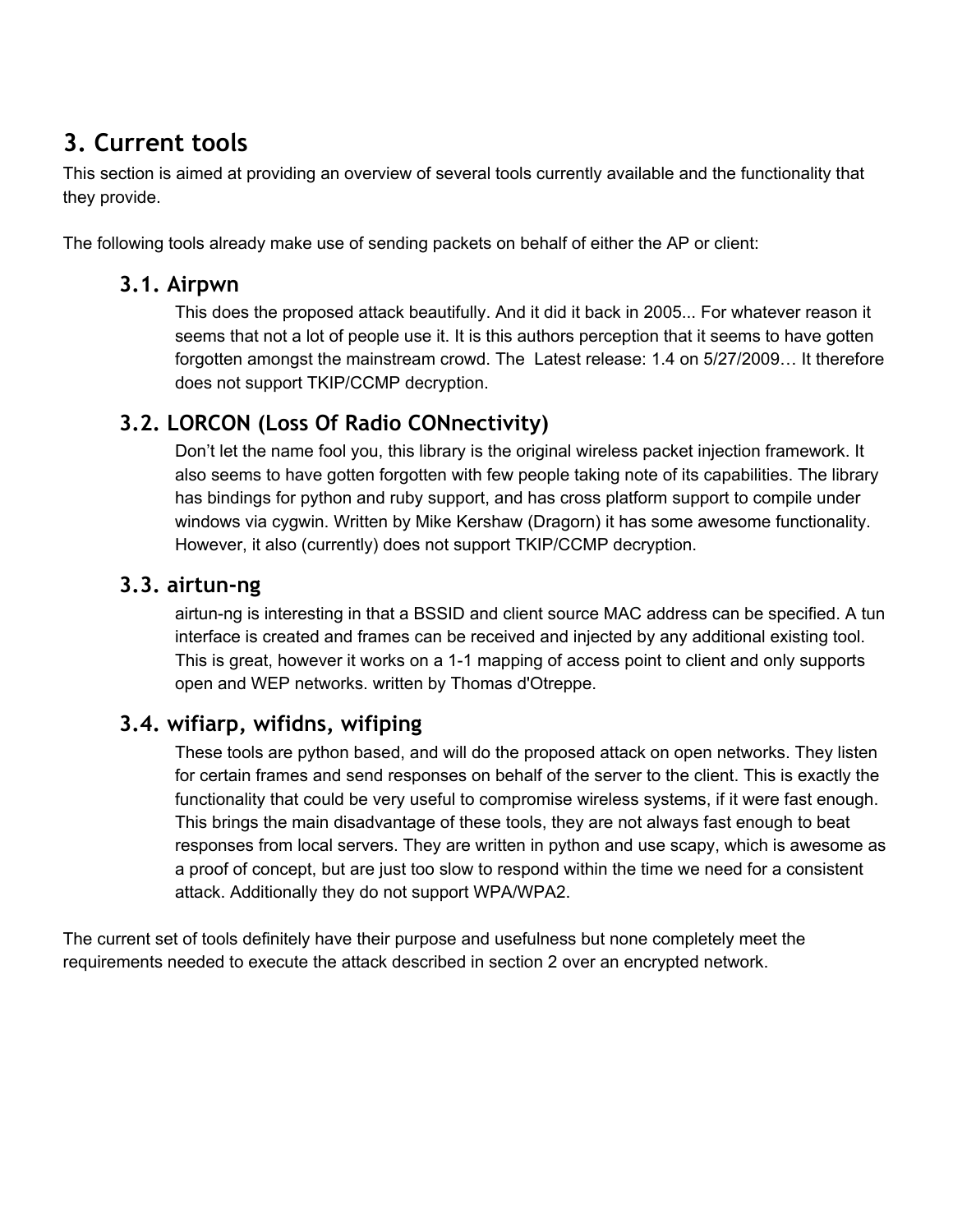## <span id="page-8-0"></span>**4. Current challenges and proposed solutions**

### <span id="page-8-1"></span>**4.1. Speed**

As mentioned previously, the attacker must be able to inject a response packet before the actual server is able to. So the tool must be able to intercept, process and send the response in a timely fashion. To achieve this, the aircrack suite provides a good framework on which to build. Since it is written in C it is well suited for meeting the speed requirements. It also has much of the functionality already implemented in various different pieces of existing code. Especially the decryption provided in airdecap-ng.

### <span id="page-8-2"></span>**4.2. Ease of use**

For an attack tool to be used effectively, it needs to be easy to use. It is not desirable to have a powerful tool that is complex and a pain to use. The command line options must be intuitive and simple to understand. It must also be simple to compile and not have too many external dependencies.

### <span id="page-8-3"></span>**4.3. TKIP/CCMP encryption**

Although open networks are still fairly prevalent in hot spots at hotels, coffee shops etc,more and more people are encrypting their wireless networks. But usually the PSK is given out freely to paying customers. To truly take wireless packet injection to the next level, we must be able to decrypt and inject encrypted wireless traffic on these networks.

The fact that these networks are encrypted gives a false sense of protection. The tool must be able to keep track of clients that are encrypting data. It must be able to handle multiple clients traffic and inject responses for any number of clients associated to the same access point. It should maintain an internal table of all the 4-Way handshake data necessary to encrypt traffic for any number of stations. Since the 4-Way handshake data is easily captured if the client deauthenticates and reassociates (within range of the attacker), the tool should have an option to deauthenticate existing encrypted stations automatically when it starts up. Going back to the ease of use, the need for a separate tool to do the deauthentication is not desirable.

TKIP and CCMP decryption/encryption should both be supported. Even though it will all be done in software, the available processing power now-a-days should be sufficient to do the decryption, inspection, response forging, and encryption within the time it takes for a server to respond to the captured request.

#### <span id="page-8-4"></span>**4.4. 802.11 Sequence collisions**

Each 802.11 frame has a sequence number, and predicting the next sequence number could pose a problem given that there can be multiple data streams going to and from the client/access point.

The fairly clever technique to avoid this is to transmit the forged packet on a different QOS level so as not to collide with any other sequence numbers. This was not something this author came up with,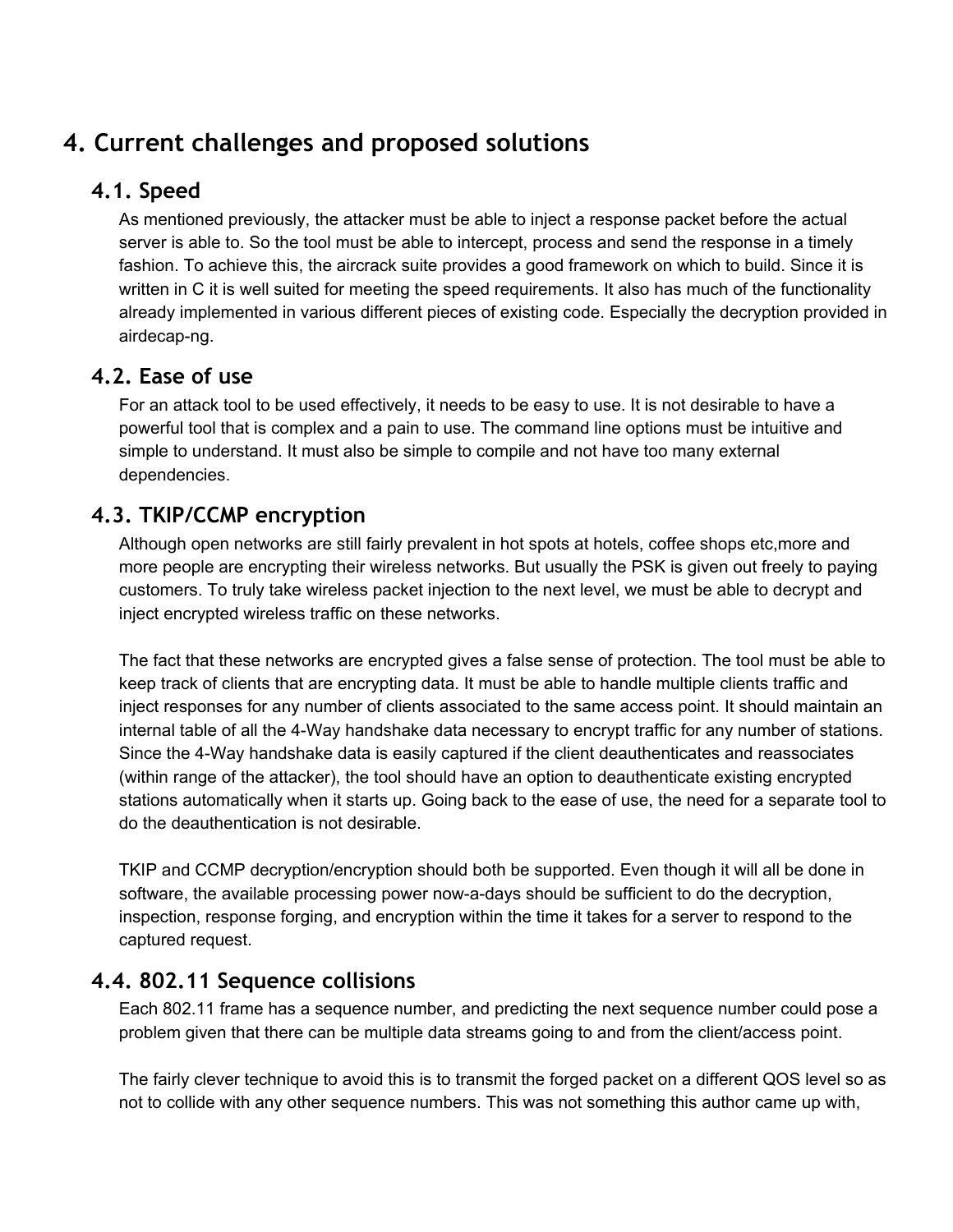rather this technique was described in the presentation "Advanced WiFi Attacks Using Commodity Hardware" [1]. This however makes the attack considerably easier to detect.

## <span id="page-9-0"></span>**5. Introducing a new tool: Airventriloquist**

The functional attack described in this white paper has been implemented and will be released as a patch to the popular aircrack suite.

The details of the use of the tool is beyond the scope of this document.

## <span id="page-9-1"></span>**6. Mitigation Actions**

All of the standardly accepted mitigations that apply to open networks also apply here.

- **● Switch to WPA2 Enterprise**
- **● If you must use wireless, VPN into a trusted network**

However, it should be noted that we are entering an era where the "Internet Of Things" is poised to take over. Many of these new devices on the market are wireless. Given the complexities of setting up a WPA2 enterprise level setup for the average home user, paired with fact that such a level of security is not a requirement outside of the corporate environment, we will be seeing a lot of interesting opportunities for exploitation in this field in the years to come. Given the prevalence of PSK in the current wireless networks, the following option may be the most feasible for most home users.

**● Pick a secure PSK, and keep it a secret.**